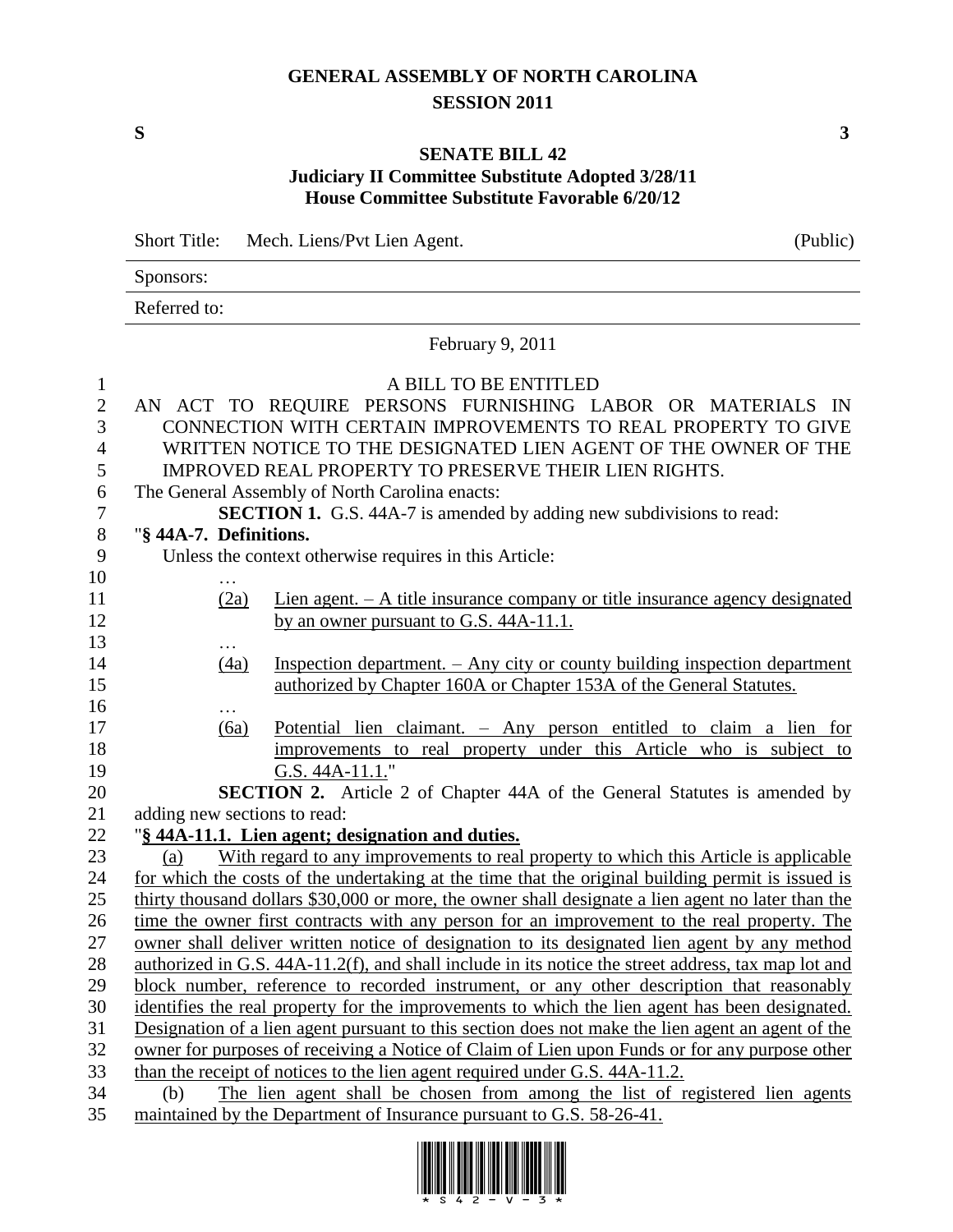|                |                             | <b>General Assembly Of North Carolina</b>                                                                                                                                                           | <b>Session 2011</b> |
|----------------|-----------------------------|-----------------------------------------------------------------------------------------------------------------------------------------------------------------------------------------------------|---------------------|
| $\mathbf{1}$   | (c)                         | Upon receipt of written notification of designation by an owner pursuant to                                                                                                                         |                     |
| $\overline{c}$ |                             | subsection (a) of this section, the lien agent shall have the duties as set forth in                                                                                                                |                     |
| 3              | G.S. $58-26-41(b)$ .        |                                                                                                                                                                                                     |                     |
| 4              | (d)                         | In the event that the lien agent revokes its consent to serve as lien agent or is                                                                                                                   |                     |
| 5              |                             | removed by the owner, or otherwise becomes unable or unwilling to serve before the                                                                                                                  |                     |
| 6              |                             | completion of all improvements to the real property, the owner shall within three business days                                                                                                     |                     |
| $\overline{7}$ |                             | of notice of such event do all of the following:                                                                                                                                                    |                     |
| $8\,$          | (1)                         | Designate a successor lien agent and provide written notice of designation to                                                                                                                       |                     |
| 9              |                             | the successor lien agent pursuant to subsection (a) of this section.                                                                                                                                |                     |
| 10             | (2)                         | Provide the contact information for the successor lien agent to the inspection                                                                                                                      |                     |
| 11             |                             | department that issued any required building permit and to any persons who                                                                                                                          |                     |
| 12             |                             | requested information relating to the predecessor lien agent.                                                                                                                                       |                     |
| 13             | (3)                         | Display the contact information for the successor lien agent on the building                                                                                                                        |                     |
| 14             |                             | permit or attachment thereto posted on the improved property or, if no                                                                                                                              |                     |
| 15             |                             | building permit was required, on a sign complying with G.S. 44A-11.2(e).                                                                                                                            |                     |
| 16             | (e)                         | Until such time as the owner has fully complied with subsection (d) of this section,                                                                                                                |                     |
| 17<br>18       | notice                      | transmitted to the predecessor lien agent shall be deemed effective notice,                                                                                                                         |                     |
| 19             | unwilling to serve.         | notwithstanding the fact that the lien agent may have resigned or otherwise become unable or                                                                                                        |                     |
| 20             | (f)                         | Any attorney who, in connection with a transaction involving improved real                                                                                                                          |                     |
| 21             |                             | property subject to this section for which the attorney is serving as the closing attorney,                                                                                                         |                     |
| 22             |                             | contacts the lien agent and requests copies of the notices received by the lien agent relating to                                                                                                   |                     |
| 23             |                             | the real property not more than five business days prior to the date of recordation of a deed or                                                                                                    |                     |
| 24             |                             | deed of trust on the real property, shall be deemed to have fulfilled the attorney's professional                                                                                                   |                     |
| 25             |                             | obligation as closing attorney to check such notices to lien agent and shall have no further duty                                                                                                   |                     |
| 26             |                             | to request that the lien agent provide information pertaining to notices received subsequently by                                                                                                   |                     |
| 27             | the lien agent.             |                                                                                                                                                                                                     |                     |
| 28             |                             | "§ 44A-11.2. Identification of lien agent; notice to lien agent; effect of notice.                                                                                                                  |                     |
| 29             | (a)                         | As used in this section, the term "contact information" shall mean the name,                                                                                                                        |                     |
| 30             |                             | physical and mailing address, telephone number, facsimile number, and electronic mail address                                                                                                       |                     |
| 31             |                             | of the lien agent designated by the owner pursuant to G.S. 44A-11.1.                                                                                                                                |                     |
| 32             | (b)                         | Within seven days of receiving a written request by a potential lien claimant by any                                                                                                                |                     |
| 33             |                             | delivery method specified in subsection (f) of this section, the owner shall provide a notice to                                                                                                    |                     |
| 34             |                             | the potential lien claimant containing the contact information for the lien agent, by the same                                                                                                      |                     |
| 35             |                             | delivery method used by the potential lien claimant in making the request. A potential lien                                                                                                         |                     |
| 36             |                             | claimant making a request pursuant to this subsection who has not furnished labor at the site of                                                                                                    |                     |
| 37             |                             | the improvements, or who did so prior to the posting of the contact information for the lien                                                                                                        |                     |
| 38<br>39       |                             | agent pursuant to subsection (d) or (e) of this section, shall have no obligation to give notice to<br>the lien agent under this section until the potential lien claimant has received the contact |                     |
| 40             | information from the owner. |                                                                                                                                                                                                     |                     |
| 41             | (c)                         | A contractor or subcontractor for improvements to real property subject to                                                                                                                          |                     |
| 42             |                             | G.S. 44A-11.1 shall, within three business days of contracting with a lower-tier subcontractor                                                                                                      |                     |
| 43             |                             | who is not required to furnish labor at the site of the improvements, provide the lower-tier                                                                                                        |                     |
| 44             |                             | subcontractor with a written notice containing the contact information for the lien agent                                                                                                           |                     |
| 45             |                             | designated by the owner. Noncompliance with the notice requirements of this subsection shall                                                                                                        |                     |
| 46             |                             | constitute an unfair trade practice subjecting the noncomplying contractor or subcontractor to a                                                                                                    |                     |
| 47             |                             | claim for violation of G.S. 75-1.1 by any lower-tier subcontractor entitled to the notice who                                                                                                       |                     |
| 48             |                             | suffers actual harm as a result of the noncompliance.                                                                                                                                               |                     |
| 49             | (d)                         | For any improvement to real property subject to G.S. 44A-11.1, any building permit                                                                                                                  |                     |
| 50             |                             | issued pursuant to G.S. $160A-417(d)$ or G.S. $153A-357(e)$ shall be conspicuously and                                                                                                              |                     |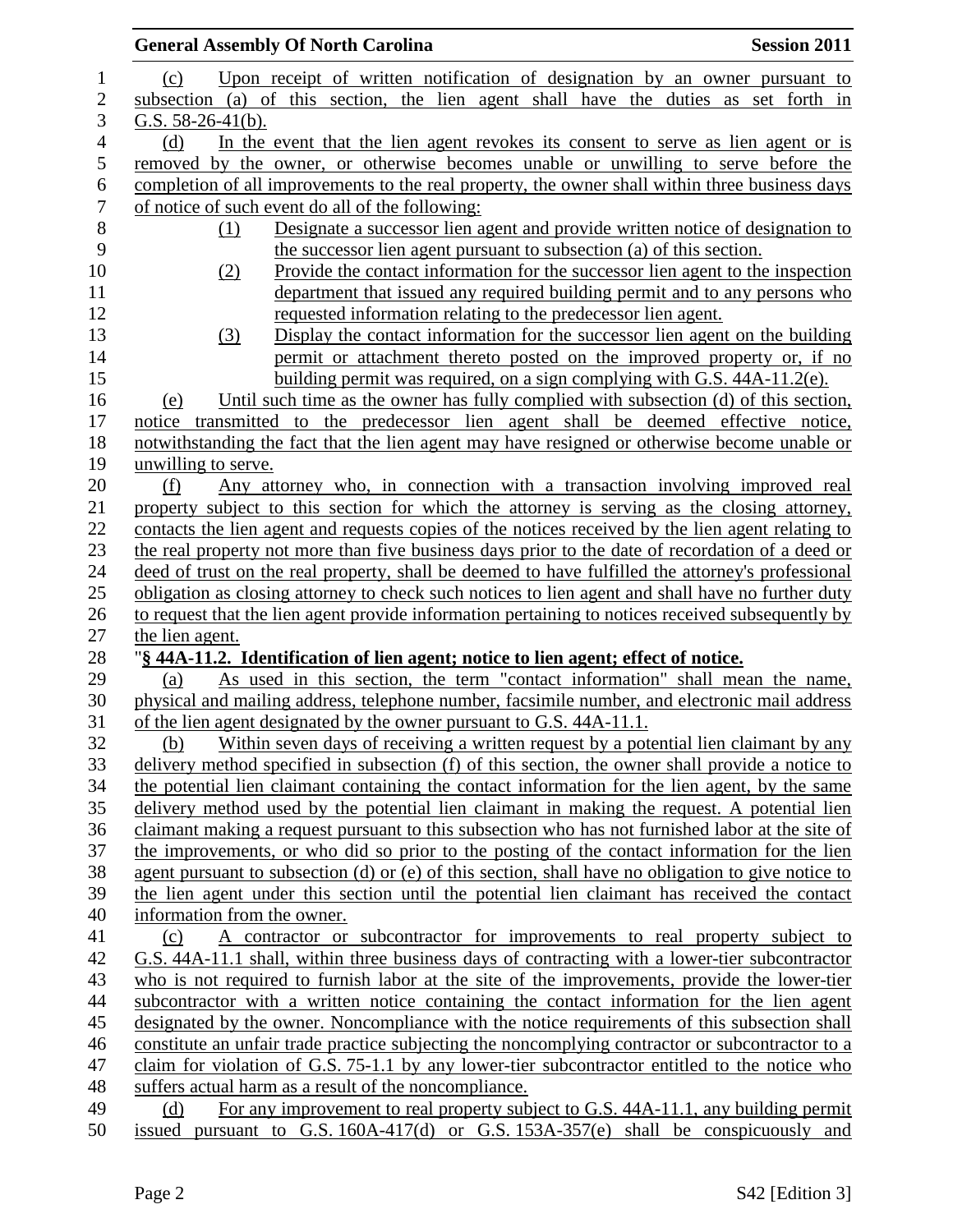|                  |                                      | <b>General Assembly Of North Carolina</b>                                                           | <b>Session 2011</b> |
|------------------|--------------------------------------|-----------------------------------------------------------------------------------------------------|---------------------|
| 1                |                                      | continuously posted on the property for which the permit is issued until the completion of all      |                     |
| $\overline{c}$   | construction.                        |                                                                                                     |                     |
| 3                | (e)                                  | For any improvement to real property subject to G.S. 44A-11.1, a sign disclosing                    |                     |
| $\overline{4}$   |                                      | the contact information for the lien agent shall be conspicuously and continuously posted on the    |                     |
| 5                |                                      | property until the completion of all construction if the contact information for the lien agent is  |                     |
| $\boldsymbol{6}$ |                                      | not contained in a building permit or attachment thereto posted on the property.                    |                     |
| $\boldsymbol{7}$ | (f)                                  | In complying with any requirement for written notice pursuant to this section, the                  |                     |
| $8\,$            |                                      | notice shall be addressed to the person required to be provided with the notice and shall be        |                     |
| 9                |                                      | delivered by any of the following methods:                                                          |                     |
| 10               | <u>(1)</u>                           | Certified mail, return receipt requested.                                                           |                     |
| 11               | (2)                                  | Signature confirmation as provided by the United States Postal Service.                             |                     |
| 12               | (3)                                  | Physical delivery and obtaining a delivery receipt from the lien agent.                             |                     |
| 13               |                                      | Facsimile with a facsimile confirmation.                                                            |                     |
| 14               | (4)                                  |                                                                                                     |                     |
|                  | (5)                                  | Depositing with a designated delivery service authorized pursuant to 26                             |                     |
| 15               |                                      | U.S.C. $§ 7502(f)(2)$ .                                                                             |                     |
| 16               | (6)                                  | Electronic mail.                                                                                    |                     |
| 17               |                                      | As used in this subsection, "delivery receipt" includes an electronic or facsimile confirmation.    |                     |
| 18               |                                      | A return receipt or other receipt showing delivery of the notice to the addressee or written        |                     |
| 19               |                                      | evidence that such notice was delivered by the postal service or other carrier to but not accepted  |                     |
| 20               |                                      | by the addressee shall be prima facie evidence of receipt.                                          |                     |
| 21               | (g)                                  | When a lien agent is identified in a contract for improvements to real property                     |                     |
| 22               |                                      | consisting of a single-family residence entered into between an owner and a contractor for the      |                     |
| 23               |                                      | improvements to the property, the contractor will be deemed to have met the requirement of          |                     |
| 24               |                                      | notice under subsections (k) and (l) of this section on the date of the lien agent's receipt of the |                     |
| 25               |                                      | owner's notice of designation. The owner shall provide written notice to the lien agent             |                     |
| 26               |                                      | containing the information pertaining to the contractor required in a notice to lien agent          |                     |
| 27               |                                      | pursuant to subdivisions (1) through (4) of subsection (h) of this section, by any method of        |                     |
| 28               |                                      | delivery authorized in G.S. $44A-11.2(f)$ . The lien agent shall include the contractor in its      |                     |
| 29               |                                      | response to any persons requesting information relating to persons who have given notice to the     |                     |
| 30               | lien agent pursuant to this section. |                                                                                                     |                     |
| 31               | (h)                                  | The form of the notice to be given under this section shall be substantially as                     |                     |
| 32               | follows:                             |                                                                                                     |                     |
| 33               |                                      | "NOTICE TO LIEN AGENT                                                                               |                     |
| 34               | (1)                                  | Potential lien claimant's name, mailing address, telephone number, fax                              |                     |
| 35               |                                      | number (if available), and electronic mailing address (if available):                               |                     |
| 36               |                                      |                                                                                                     |                     |
| 37               | (2)                                  | Name of the party with whom the potential lien claimant has contracted to                           |                     |
| 38               |                                      | improve the real property described below:                                                          |                     |
| 39               | (3)                                  | A description of the property sufficient to identify the property, such as the                      |                     |
| 40               |                                      | name of the project, if applicable, the physical address as shown on the                            |                     |
| 41               |                                      | building permit or notice received from the owner:                                                  |                     |
| 42               | (4)                                  | I give notice of my right subsequently to pursue a claim of lien for                                |                     |
| 43               |                                      | improvements to the real property described in this notice.                                         |                     |
| 44               |                                      |                                                                                                     |                     |
| 45               |                                      |                                                                                                     |                     |
| 46               | Dated:                               |                                                                                                     |                     |
| 47               |                                      |                                                                                                     |                     |
| 48               |                                      |                                                                                                     |                     |
| 49               |                                      | Potential Lien Claimant"                                                                            |                     |
|                  |                                      |                                                                                                     |                     |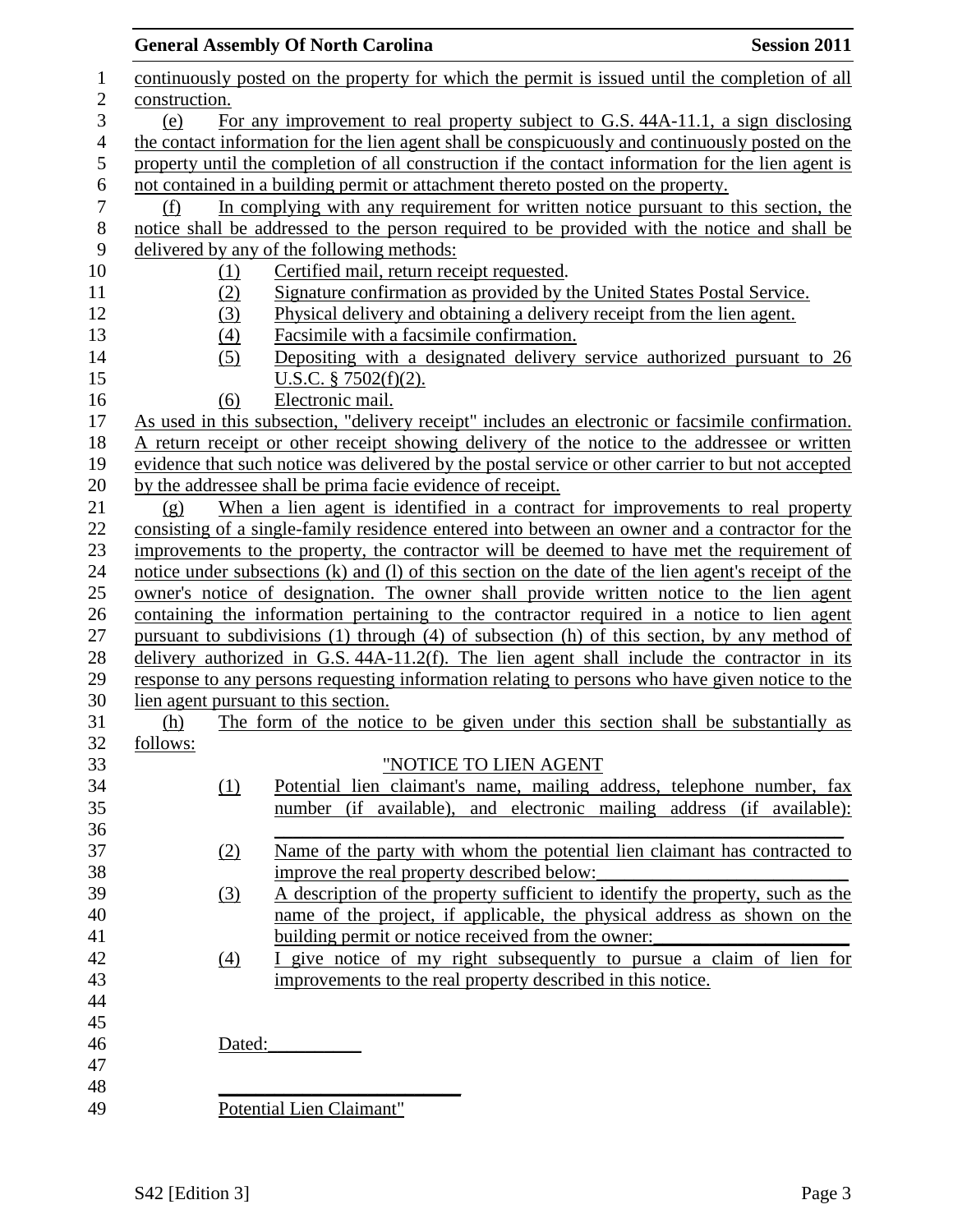| <b>General Assembly Of North Carolina</b> |           |                                                                                                                                                | <b>Session 2011</b> |
|-------------------------------------------|-----------|------------------------------------------------------------------------------------------------------------------------------------------------|---------------------|
| (i)                                       |           | The service of the Notice to Lien Agent does not satisfy the service or filing                                                                 |                     |
|                                           |           | requirements applicable to a Notice of Claim of Lien upon Funds under Part 2 of Article 2 of                                                   |                     |
| this Chapter.                             |           |                                                                                                                                                |                     |
| (i)                                       |           | The notice to lien agent shall not be filed with the clerk of superior court. An                                                               |                     |
|                                           |           | inaccuracy in the description of the improved real property provided in the notice shall not bar                                               |                     |
|                                           |           | a person from claiming a lien under this Article or otherwise perfecting or enforcing a claim of                                               |                     |
|                                           |           | lien as provided in this Article, if the improved real property can otherwise reasonably be                                                    |                     |
|                                           |           | identified from the information contained in the notice.                                                                                       |                     |
| (k)                                       |           | Except as otherwise provided in this section, a potential lien claimant may perfect a                                                          |                     |
|                                           |           | claim of lien on real property only if any of the following conditions is met:                                                                 |                     |
| (1)                                       |           | The lien agent identified in accordance with this section has received notice                                                                  |                     |
|                                           |           | from the potential lien claimant no later than 15 days after the first                                                                         |                     |
|                                           |           | furnishing of labor or materials by the potential lien claimant.                                                                               |                     |
| (2)                                       |           | Any of the following conditions is met:                                                                                                        |                     |
|                                           | <u>a.</u> | The lien agent identified in accordance with this section has                                                                                  |                     |
|                                           |           | received notice from the potential lien claimant prior to the                                                                                  |                     |
|                                           |           | date of recordation of a conveyance of the property interest in                                                                                |                     |
|                                           |           | the real property to a bona fide purchaser for value protected                                                                                 |                     |
|                                           |           | under G.S. 47-18 who is not an affiliate, relative, or insider of                                                                              |                     |
|                                           |           | the owner.                                                                                                                                     |                     |
|                                           | <u>b.</u> | The potential lien claimant has filed a claim of lien pursuant                                                                                 |                     |
|                                           |           | to G.S. 44A-12 prior to the recordation of a conveyance of                                                                                     |                     |
|                                           |           | the property interest in the real property to a bona fide                                                                                      |                     |
|                                           |           | purchaser for value protected under G.S. 47-18 who is not an                                                                                   |                     |
|                                           |           | affiliate, relative, or insider of the owner.                                                                                                  |                     |
|                                           |           | As used in this subdivision, the terms "affiliate," "relative," and "insider"                                                                  |                     |
| (1)                                       |           | shall have the meanings as set forth in G.S. 39-23.1.<br>Except as otherwise provided in this section, the claim of lien on real property of a |                     |
|                                           |           | potential lien claimant that is not filed prior to the recordation of any mortgage or deed of trust                                            |                     |
|                                           |           | shall be subordinate to the previously recorded mortgage or deed of trust unless any of the                                                    |                     |
| following conditions is met:              |           |                                                                                                                                                |                     |
| (1)                                       |           | The lien agent identified in accordance with this section has received notice                                                                  |                     |
|                                           |           | from the potential lien claimant within 15 days after the first furnishing of                                                                  |                     |
|                                           |           | labor or materials by the potential lien claimant.                                                                                             |                     |
| (2)                                       |           | The lien agent identified in accordance with this section has received notice                                                                  |                     |
|                                           |           | from the potential lien claimant prior to the date of recordation of the                                                                       |                     |
|                                           |           | mortgage or deed of trust for the benefit of one who is not an affiliate,                                                                      |                     |
|                                           |           | relative, or insider of the owner.                                                                                                             |                     |
| (m)                                       |           | With regard to an improvement to real property subject to G.S. 44A-11.1, a                                                                     |                     |
|                                           |           | potential lien claimant shall not be required to comply with this section if the lien agent contact                                            |                     |
|                                           |           | information is neither contained in the building permit or attachment thereto or sign posted on                                                |                     |
|                                           |           | the improved property pursuant to subsection (d) or (e) of this section at the time when the                                                   |                     |
|                                           |           | potential lien claimant was furnishing labor at the site of the improvements, nor timely                                                       |                     |
|                                           |           | provided by the owner in response to a written request by the potential lien claimant made                                                     |                     |
|                                           |           | pursuant to subsection (b) of this section. The lien rights of a potential lien claimant who is                                                |                     |
|                                           |           | given erroneous information by the owner regarding the identity of the lien agent will not be                                                  |                     |
|                                           |           | extinguished under subsection (k) of this section nor subordinated under subsection (l) of this                                                |                     |
| section.                                  |           |                                                                                                                                                |                     |
| (n)                                       |           | Except as provided in subsections $(k)$ and $(l)$ of this section, nothing contained in                                                        |                     |
|                                           |           | this section shall affect a claim of lien upon funds pursuant to G.S. 44A-18.                                                                  |                     |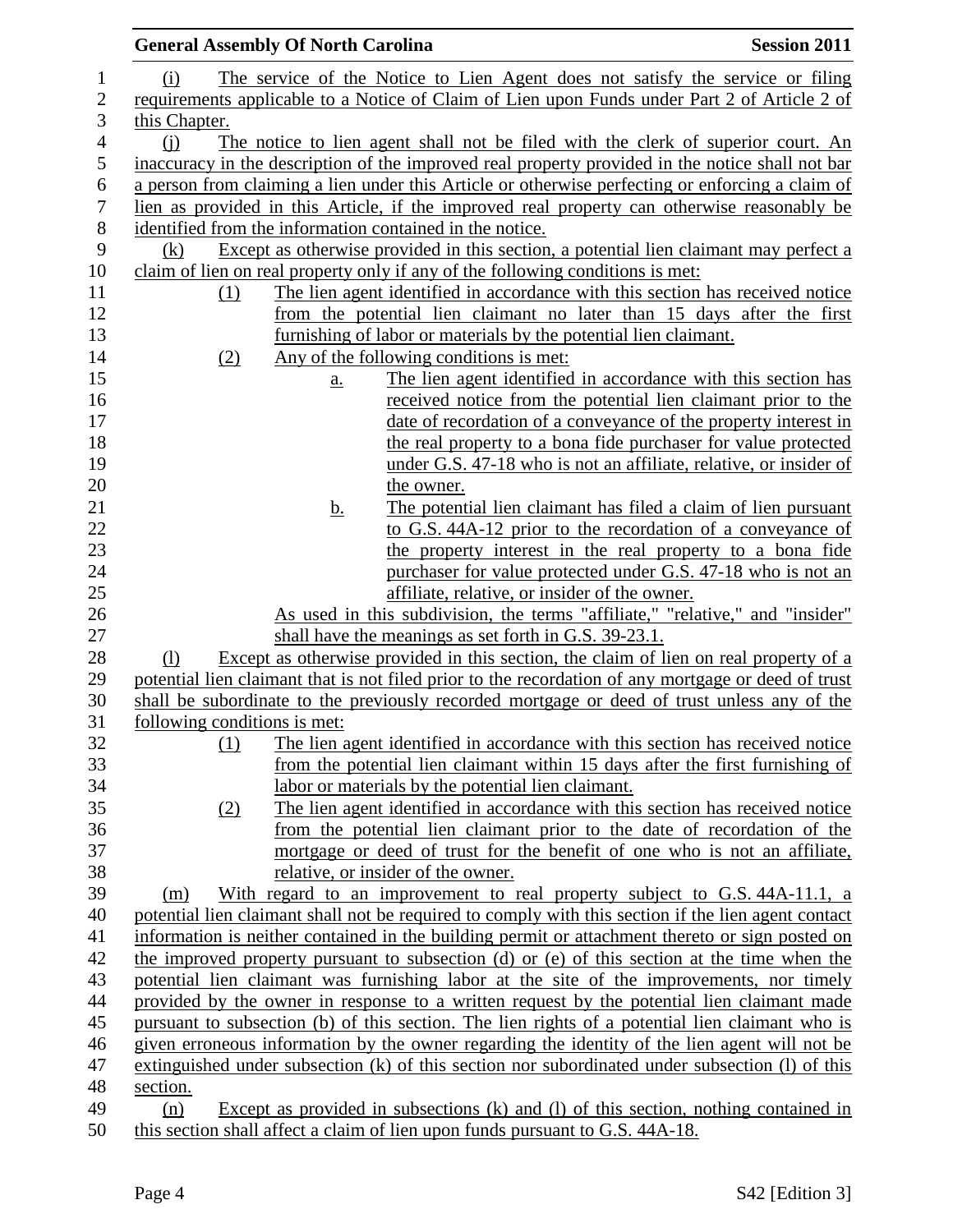|            | <b>Session 2011</b><br><b>General Assembly Of North Carolina</b>                                                                                             |
|------------|--------------------------------------------------------------------------------------------------------------------------------------------------------------|
| (0)        | A potential lien claimant may provide the notice to lien agent required under this                                                                           |
|            | section regardless of whether the improvements for which the potential lien claimant is                                                                      |
|            | responsible are contracted, started, in process, or completed at the time of submitting the                                                                  |
| notice."   |                                                                                                                                                              |
|            | <b>SECTION 3.</b> Article 26 of Chapter 58 of the General Statutes is amended by                                                                             |
|            | adding a new section to read:                                                                                                                                |
|            | "§ 58-26-41. Registration as a lien agent.                                                                                                                   |
| (a)        | A title insurance company or title insurance agency authorized to do business in this                                                                        |
|            | State that consents to serve as a lien agent pursuant to G.S. 44A-11.1 shall register with the                                                               |
|            | Department by providing the following information:                                                                                                           |
| (1)        | Name of the title insurance company or title insurance agency consenting to                                                                                  |
|            | serve as a lien agent pursuant to G.S. 44A-11.1.                                                                                                             |
| (2)        | Physical and mailing address, facsimile number and electronic mail address                                                                                   |
|            | to which notices may be delivered to the lien agent pursuant to                                                                                              |
|            | G.S. 44A-11.2.                                                                                                                                               |
| (3)        | Telephone number of the lien agent.                                                                                                                          |
| <u>(b)</u> | Upon receipt of the notice of designation by the owner pursuant to G.S. 44A-11.1, a                                                                          |
|            | lien agent shall have the duty to do all of the following:                                                                                                   |
| (1)        | Provide written notice acknowledging its designation as a lien agent to the                                                                                  |
|            | owner within three business days of receipt of the owner's written notice of                                                                                 |
|            | designation, by the same method of delivery used by the owner in delivering                                                                                  |
|            | the notice of designation to the lien agent.                                                                                                                 |
| (2)        | Receive notices to lien agent delivered by potential lien claimants.                                                                                         |
| (3)        | Maintain a record of the date and time of delivery and the information                                                                                       |
|            | contained in each notice to lien agent received.                                                                                                             |
| (4)        | Within three business days of receipt of a notice to lien agent by a potential<br>lien claimant relating to improvements to real property for which the lien |
|            | agent has been designated as the lien agent, provide written notice                                                                                          |
|            | confirming receipt of the notice to the person providing such notice, by the                                                                                 |
|            | same method used by the potential lien claimant in delivering the notice to                                                                                  |
|            | lien agent.                                                                                                                                                  |
| (5)        | Within three business days of receipt of any notice to lien agent by a                                                                                       |
|            | potential lien claimant relating to improved real property for which the lien                                                                                |
|            | agent has not been designated as the lien agent, provide written notice to the                                                                               |
|            | potential lien claimant that it is not the designated lien agent for the                                                                                     |
|            | improved property, by the same method used by the potential lien claimant                                                                                    |
|            | in delivering the notice to lien agent.                                                                                                                      |
| (6)        | Within three business days of receipt of information relating to the                                                                                         |
|            | contractor provided by the owner pursuant to G.S. $44A-11.2(g)$ , provide a                                                                                  |
|            | written notice to the contractor acknowledging receipt of this information,                                                                                  |
|            | by any method of delivery authorized in G.S. 44A-11.2(f).                                                                                                    |
| (7)        | <u>Provide written notice of the potential lien claimants having delivered notice</u>                                                                        |
|            | to lien agent pursuant to G.S. 44A-11.2, including the information relating to                                                                               |
|            | any contractor identified by the owner pursuant to G.S. $44A-11.2(g)$ , within                                                                               |
|            | one business day of receiving a request from any of the following persons or                                                                                 |
|            | their authorized agents:                                                                                                                                     |
|            | An owner of the improved property.<br><u>a.</u>                                                                                                              |
|            | A title insurance company issuing a policy of title insurance on the<br><u>b.</u>                                                                            |
|            | improved property.                                                                                                                                           |
|            | A contracted purchaser of the improved property.<br>$\underline{c}$ .                                                                                        |
|            | A potential lien claimant.<br>d.                                                                                                                             |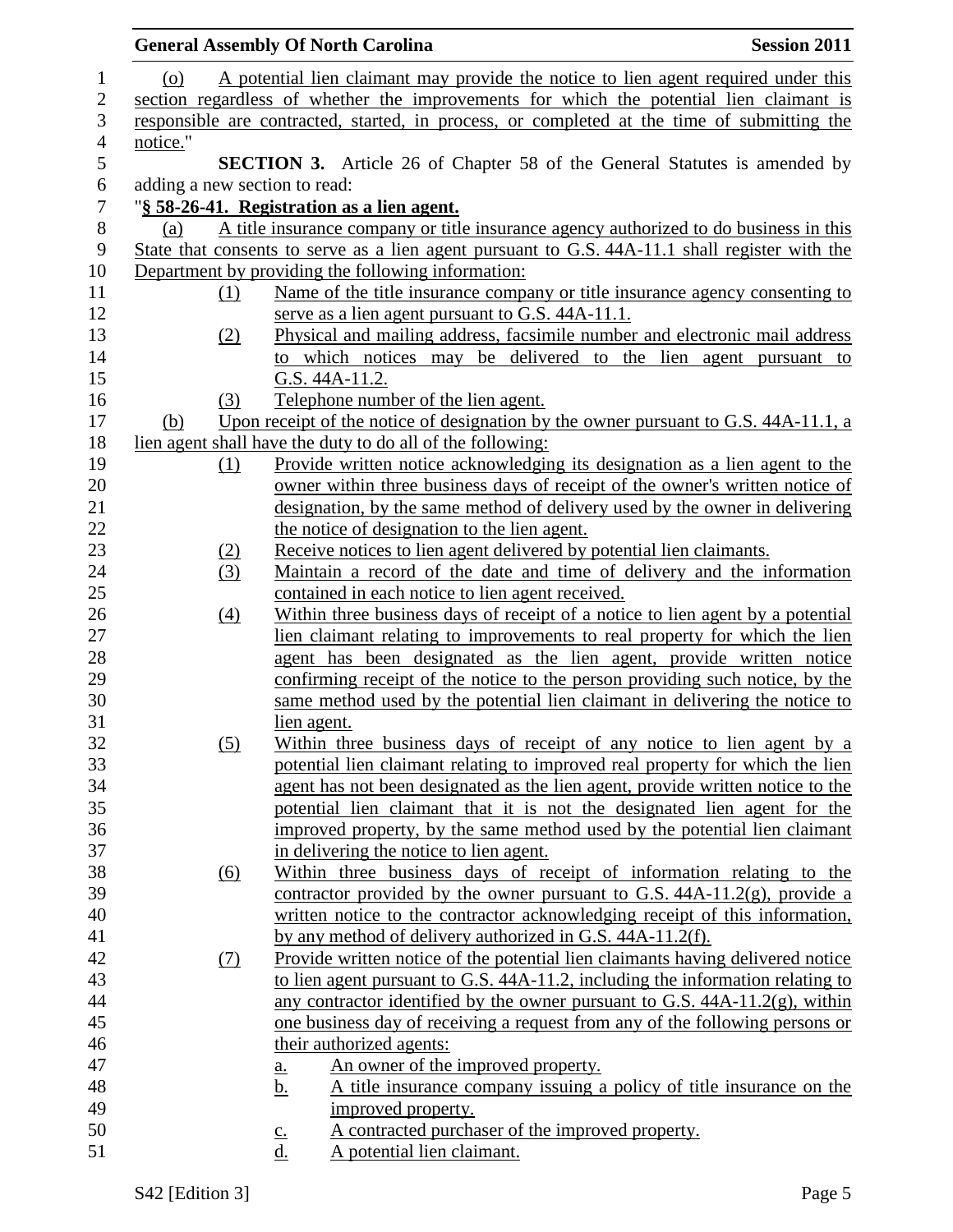|                            | <b>General Assembly Of North Carolina</b>                                                                                                                                                            | <b>Session 2011</b> |
|----------------------------|------------------------------------------------------------------------------------------------------------------------------------------------------------------------------------------------------|---------------------|
|                            | A closing attorney, lender, or settlement agent as defined in<br>e.                                                                                                                                  |                     |
|                            | $G.S. 45A-3(15)$ involved in a transaction involving the improved<br>property.                                                                                                                       |                     |
|                            | In responding to a request pursuant to this subdivision, the lien agent shall                                                                                                                        |                     |
|                            | include the information provided by each potential lien claimant pursuant to                                                                                                                         |                     |
|                            | $G.S. 44A-11.2(h)(1)$ and $G.S. 44A-11.2(h)(2)$ and, if specifically requested,                                                                                                                      |                     |
|                            | a copy of each notice to lien claimant received by the lien agent.                                                                                                                                   |                     |
| (8)                        | Transfer all notices received and other documentation thereof to any                                                                                                                                 |                     |
|                            | successor lien agent designated by the owner upon termination under                                                                                                                                  |                     |
|                            | subsection (d) of this section.                                                                                                                                                                      |                     |
| (c)                        | A registered lien agent may revoke its consent and be removed from the list of lien<br>agents by providing written notification of its revocation of consent to the Department of                    |                     |
|                            | Insurance and to all owners by whom the lien agent has been designated pursuant to                                                                                                                   |                     |
|                            | G.S. 44A-11.1 at least 30 days in advance of the effective date of its revocation of consent.                                                                                                        |                     |
| (d)                        | For services rendered pursuant to each designation as a lien agent for improvements                                                                                                                  |                     |
|                            | to real property comprising one- or two-family dwellings, a lien agent may collect a fee of not                                                                                                      |                     |
|                            | more than twenty-five dollars (\$25.00) from the owner. For services rendered pursuant to each                                                                                                       |                     |
|                            | designation as a lien agent for all other improvements to real property, the lien agent may                                                                                                          |                     |
|                            | collect a fee not to exceed fifty dollars (\$50.00) from the owner.                                                                                                                                  |                     |
| (e)                        | The Department shall publish on its Web site a current list of lien agents registered                                                                                                                |                     |
| pursuant to this section." |                                                                                                                                                                                                      |                     |
|                            | <b>SECTION 4.</b> G.S. 87-14(a) is amended by adding a new subdivision to read:                                                                                                                      |                     |
|                            | "§ 87-14. Regulations as to issue of building permits.                                                                                                                                               |                     |
| (a)                        | Any person, firm, or corporation, upon making application to the building inspector                                                                                                                  |                     |
|                            | or such other authority of any incorporated city, town, or county in North Carolina charged                                                                                                          |                     |
|                            | with the duty of issuing building or other permits for the construction of any building, highway,                                                                                                    |                     |
|                            | sewer, grading, or any improvement or structure where the cost thereof is to be thirty thousand<br>dollars (\$30,000) or more, shall, before being entitled to the issuance of a permit, satisfy the |                     |
| following:                 |                                                                                                                                                                                                      |                     |
|                            |                                                                                                                                                                                                      |                     |
| (3)                        | Any person, firm, or corporation, upon making application to the building                                                                                                                            |                     |
|                            | inspector or such other authority of any incorporated city, town, or county in                                                                                                                       |                     |
|                            | North Carolina charged with the duty of issuing building permits pursuant to                                                                                                                         |                     |
|                            | G.S. $160A-417(a)(1)$ or G.S. $153A-357(a)(1)$ for any improvements for                                                                                                                              |                     |
|                            | which the combined cost is to be thirty thousand dollars $(\$30,000)$ or more,                                                                                                                       |                     |
|                            | shall be required to provide to the building inspector or other authority the                                                                                                                        |                     |
|                            | name, physical and mailing address, telephone number, facsimile number,                                                                                                                              |                     |
|                            | and electronic mail address of the lien agent designated by the owner                                                                                                                                |                     |
|                            | pursuant to G.S. $44A-11.1(a)$ ."                                                                                                                                                                    |                     |
|                            | SECTION 5. G.S. 160A-417 is amended by adding a new subsection to read:                                                                                                                              |                     |
| "§ 160A-417. Permits.      |                                                                                                                                                                                                      |                     |
| (a)                        | No person shall commence or proceed with any of the following without first                                                                                                                          |                     |
|                            | securing from the inspection department with jurisdiction over the site of the work any and all                                                                                                      |                     |
|                            | permits required by the State Building Code and any other State or local laws applicable to the                                                                                                      |                     |
| work:                      |                                                                                                                                                                                                      |                     |
| (1)                        | The construction, reconstruction, alteration, repair, movement to another                                                                                                                            |                     |
|                            | site, removal, or demolition of any building or structure.                                                                                                                                           |                     |
|                            |                                                                                                                                                                                                      |                     |
| (d)                        | No permit shall be issued pursuant to subdivision (1) of subsection (a) of this                                                                                                                      |                     |
|                            | section where the cost of the work is thirty thousand dollars (\$30,000) or more unless the name,                                                                                                    |                     |
|                            | physical and mailing address, telephone number, facsimile number, and electronic mail address                                                                                                        |                     |